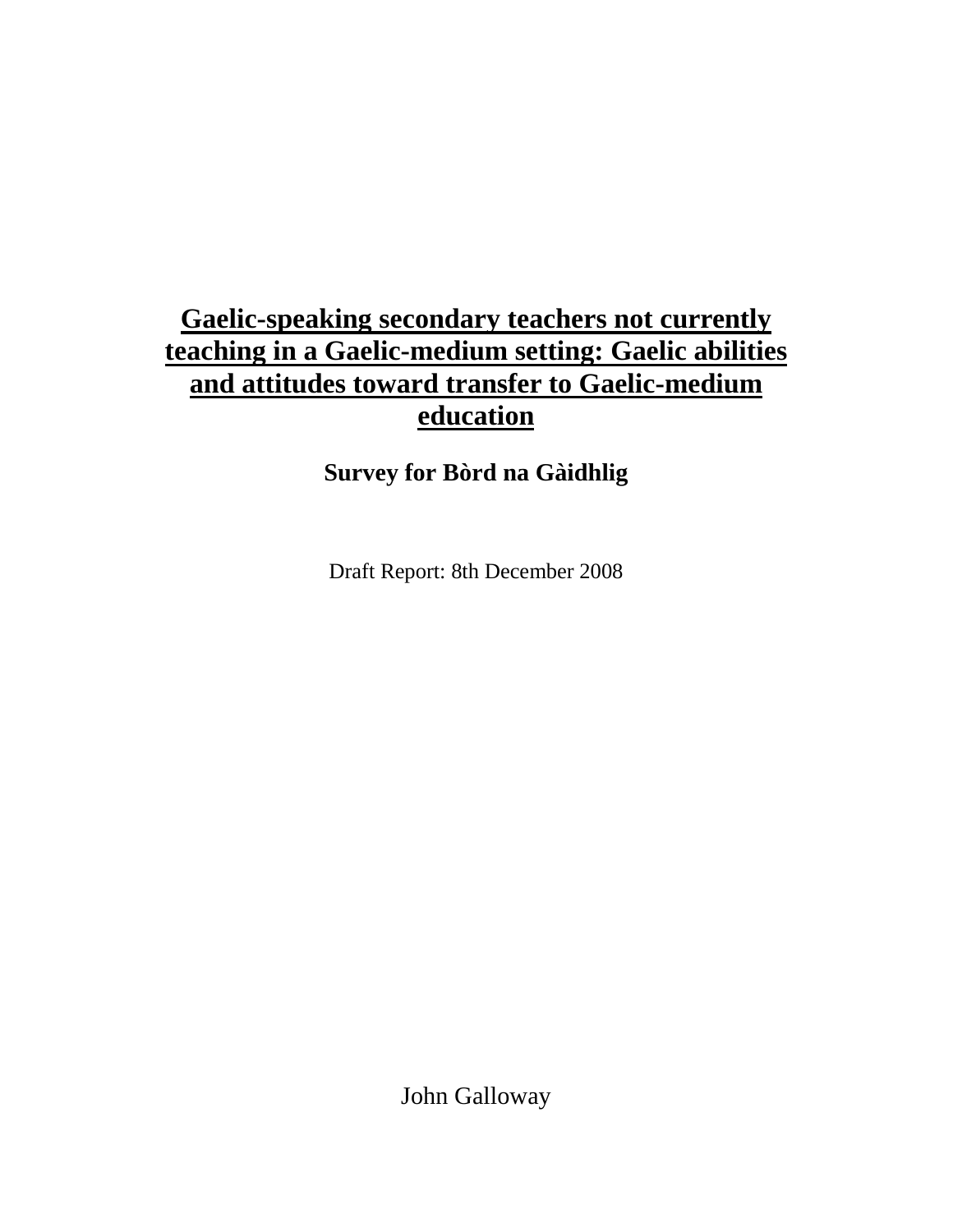# **Contents**

| 1. | Background                                                           | $\mathbf{1}$   |
|----|----------------------------------------------------------------------|----------------|
| 2. | The investigation in detail                                          | $\mathbf{1}$   |
|    | <b>Method</b><br>2.i                                                 | $\mathbf{1}$   |
|    | 2.ii<br>Questionnaire distribution and return                        | $\overline{2}$ |
|    | Response to the questionnaire: overview<br>2.iii                     | $\overline{2}$ |
| 3. | Analysis of the completed questionnaires                             | 3              |
|    | Interest in transferring to Gaelic -medium education<br>3.i          | $\overline{4}$ |
|    | 3.ii Motivating factors for Gaelic speaking teachers                 |                |
|    | interested in transferring to GME                                    | 5              |
|    | 3.iii Factors inhibiting Gaelic speaking teachers transferring       |                |
|    | to GME                                                               | 5              |
|    | 3.iv Gaelic speaking teachers' linguistic competence and             |                |
|    | experiences                                                          | 6              |
|    | (a) Linguistic competence                                            | 6              |
|    | (b) Linguistic experience: frequency and extent of speaking,         |                |
|    | reading, writing                                                     | 9              |
|    | (c) Summary: linguistic competence and experiences                   | 10             |
|    | Specific training needs of Gaelic speaking teachers wishing<br>$3_v$ |                |
|    | to transfer to GME                                                   | 11             |
|    | 3.vi Potential incentives necessary to motivate Gaelic speaking      |                |
|    | teachers to transfer to GME                                          | 11             |
|    | 3.vii Percentage of Gaelic speaking committed/prepared               |                |
|    | to sign up to GME                                                    | 12             |
|    | 3.viii Barriers and opportunities on a Gaelic education career       |                |
|    | pathway as identified by the Gaelic speaking teachers                | 13             |
| 4. | Concluding observations                                              | 14             |
| 5. | Key points emerging from the analysis                                | 15             |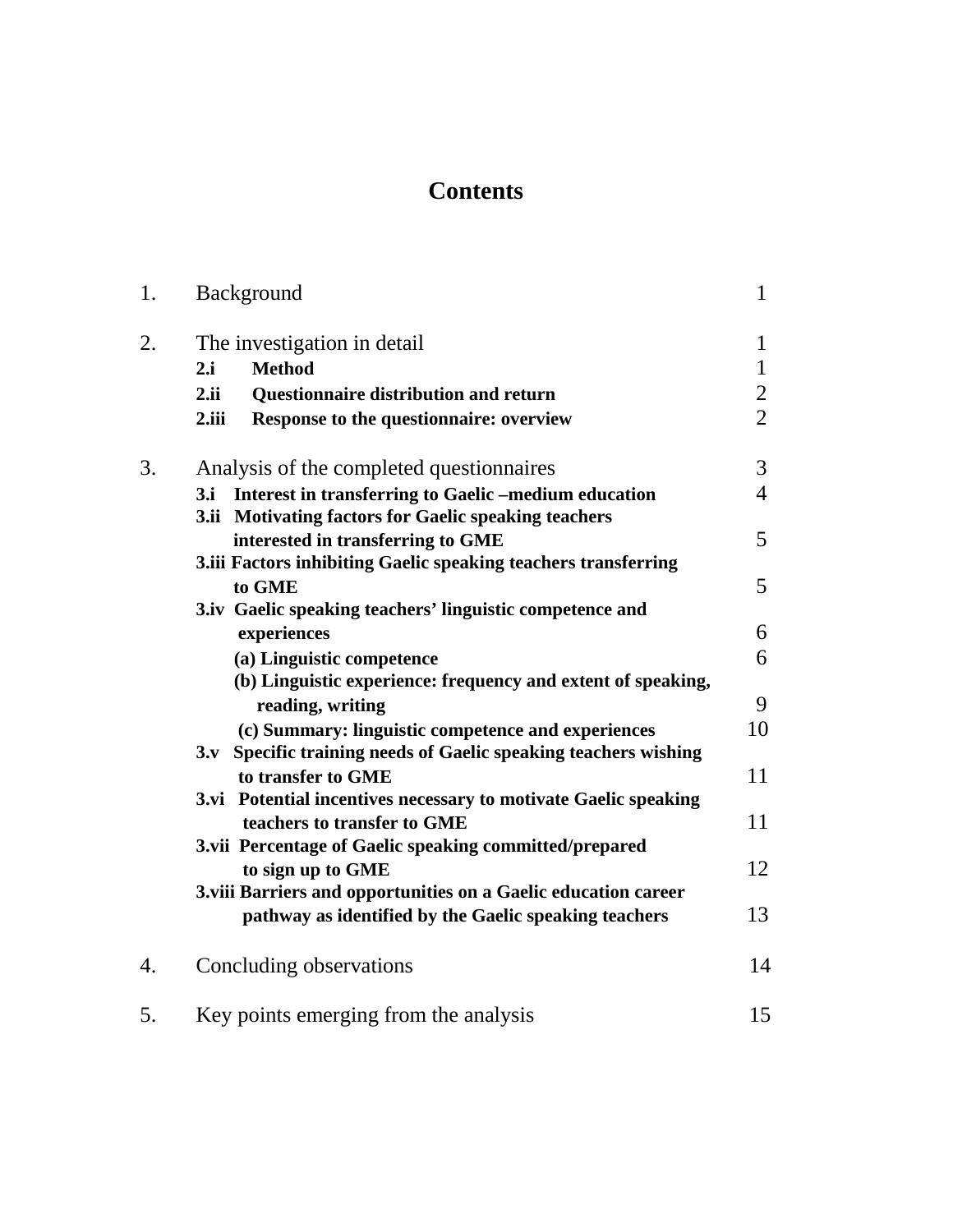## **Gaelic-speaking secondary teachers not currently teaching in a Gaelic-medium setting: Gaelic abilities and attitudes toward transfer to Gaelic-medium education**

## **Survey for Bòrd na Gàidhlig**

## **Draft report 8th December 2008**

# **Executive summary**

- **1. The survey response.** The response was poor. The survey was targeted using recent data from the Scottish Government's Pupil, Teacher and School statistics, provided by Gaelic-speaking teachers; either this data was incorrect, or a high percentage of potential respondents did not wish to take part.
- **2. Interest in transferring to GME.** Of the 18 respondents, four were interested, eight were uncertain, five were not interested, and one declined to respond on that issue. Three of the four interested taught in CnG schools; none of the respondents in CnES schools was interested.
- **3. Motivation for transferring to GME.** Six diverse motivating factors were suggested, but by less than a third of respondents. Interest and support for Gaelic, and the seeking of a new challenge, were mentioned by two respondents each.
- **4. Factors inhibiting transfer to GME.** Most respondents offered at least one reason for not pursuing a career in GME, including three of the four who were interested. The most frequently mentioned were: lack of confidence in Gaelic abilities (by half of all respondents), limited job opportunities, and financial concerns. Three respondents felt they were too old to take on the new challenge.
- 5. **Gaelic speaking teachers' linguistic competence and experiences.** Within the limited overall response, there appeared to be a positive correlation among confidence across the range of Gaelic abilities, frequency and extent of use of Gaelic, greater attainment in Gaelic education, and inclination towards a transfer to GME.
- **6. Specific training needs.** The dominant theme was improvement of Gaelic abilities, irrespective of respondents' immediate interest in GME.
- **7. Potential incentives necessary to motivate transfer to GME.** The principal potential incentives were financial support for training, maintenance of the same level of salary, and job security.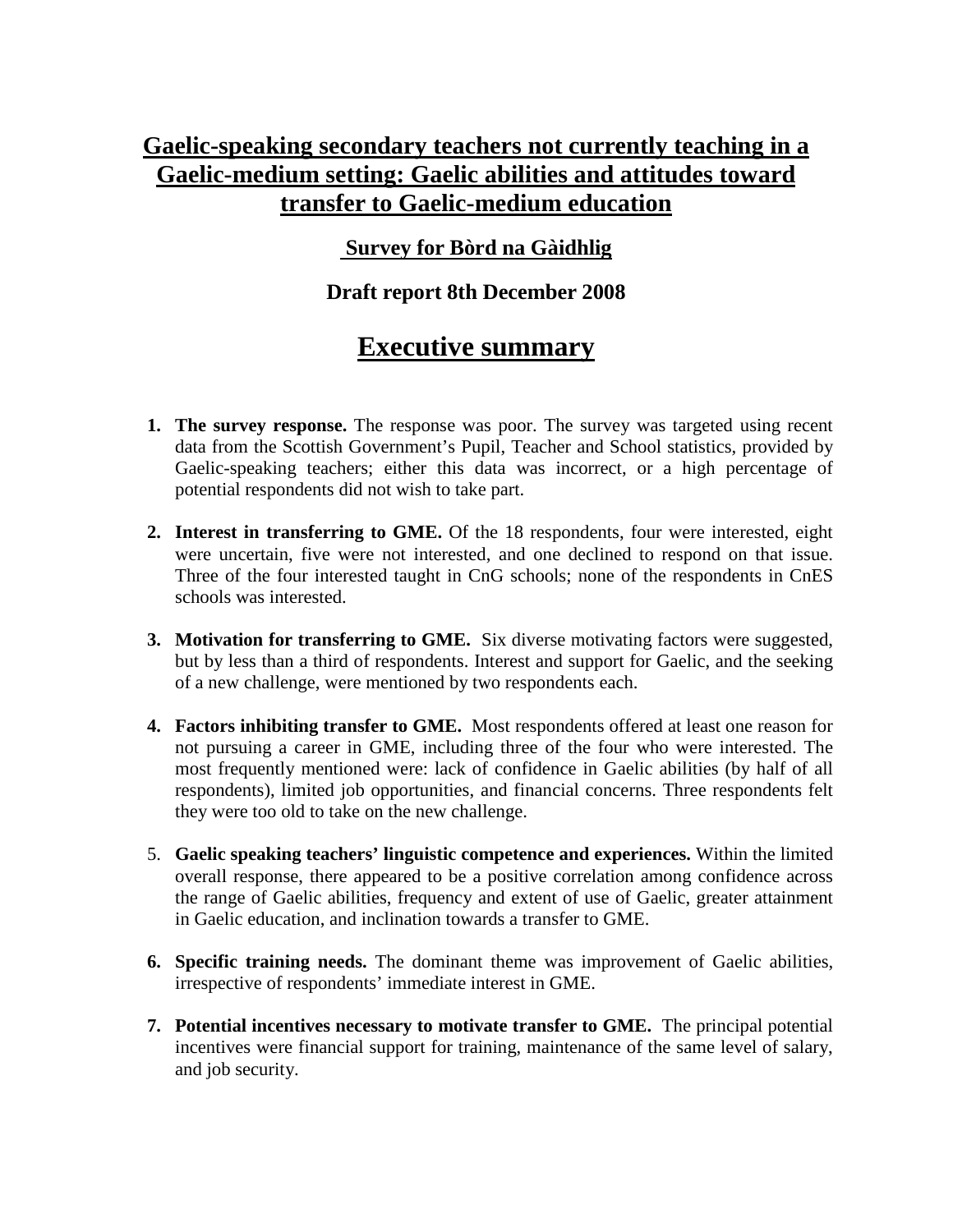- **8. Percentage of Gaelic speaking teachers committed/prepared to sign up to GME.**  Only one of the respondents expressed an unreserved readiness to transfer to GME. The exact percentage of Gaelic speaking teachers committed/prepared to sign up was not found, but the evidence of this survey indicates that it is low.
- **9. Perceived barriers and opportunities on a Gaelic education career pathway.** More barriers were perceived than opportunities. Five respondents saw opportunities, the principal specified (by two) being chances of promotion. Most prominent among the foreseen barriers were professional concerns associated with employment and promotion, opportunities to teach senior classes, and local authority support; other reservations cited access to training, and anti-Gaelic attitudes.
- **10. Attitudes towards Gaelic and GME.** Despite the predominant disinclination and uncertainty with regard to moving to GME, half of the respondents expressed support for the language and/or the principle of Gaelic medium education. Nevertheless, the survey appears to suggest that in present circumstances the appeal of such a transfer might be to a small number of individuals at an auspicious time in their careers, but for most very attractive inducements would be necessary.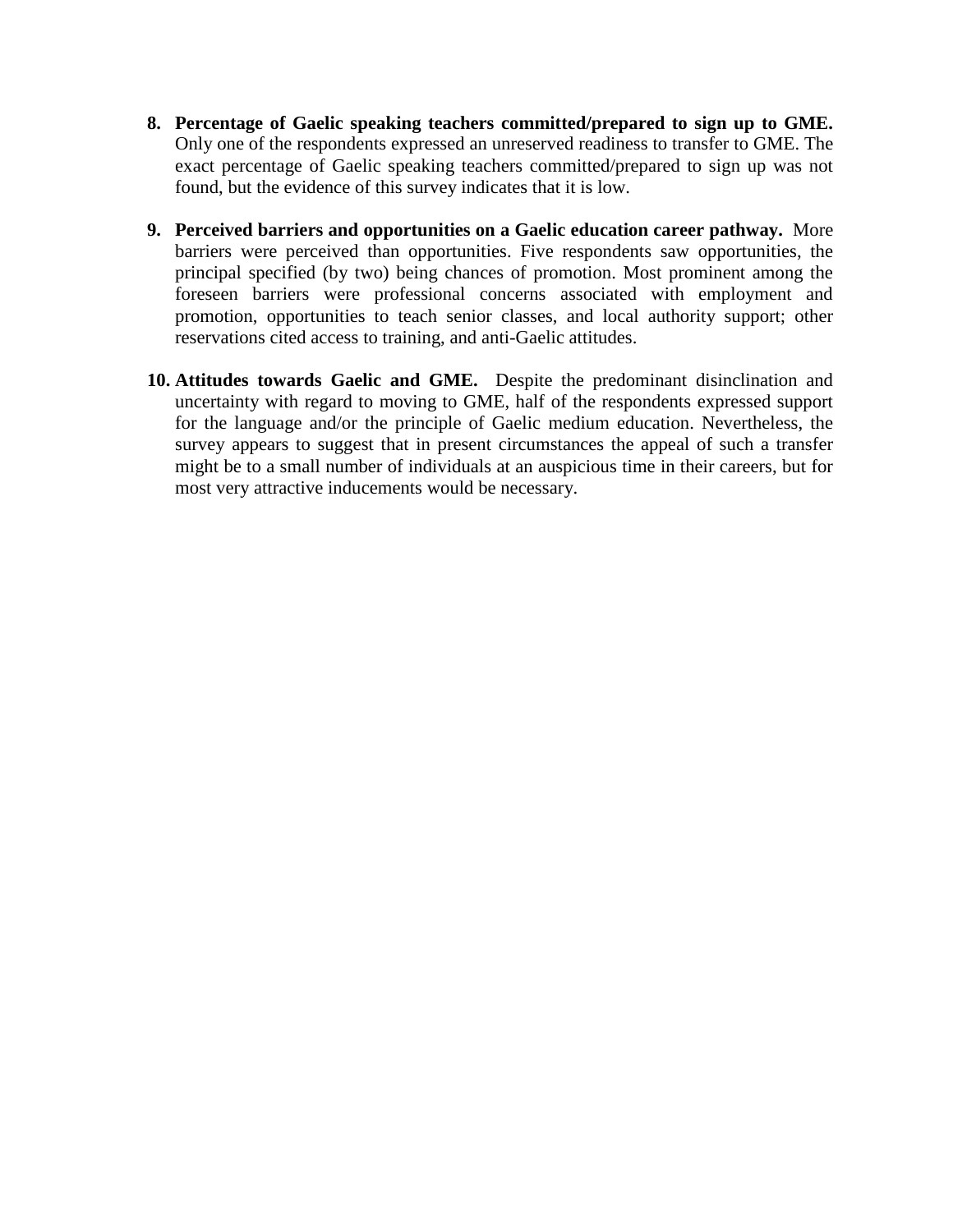# **Gaelic-speaking secondary teachers not currently teaching in a Gaelic-medium setting: Gaelic abilities and attitudes toward transfer to Gaelic-medium education**

## **Survey for Bòrd na Gàidhlig**

Draft Report: 8<sup>th</sup> December 2008

## **1. Background**

This study was the second of two commissioned by Bòrd na Gàidhlig in April 2008, and work commenced in August.

The overarching aim of the study is to provide the Bòrd with a clear overview of the number of Gaelic speaking teachers who are interested in transferring from their existing posts to a new career in Gaelic medium education (GME).

The particular objectives were to:

- Identify the motivating factors for Gaelic speaking teachers interested in transferring to GME;
- Identify the inhibitors to Gaelic speaking teachers transferring to GME;
- Review Gaelic speaking teachers' linguistic competence and experiences;
- Establish specific training needs of all Gaelic speaking teachers wishing to transfer to GME;
- Identify potential incentives necessary to motivate Gaelic speaking teachers to transfer to GME;
- Identify the percentage of Gaelic speaking teachers committed/prepared to sign up to GME;
- Establish the barriers and opportunities to a Gaelic education career pathway as identified by the Gaelic speaking teachers.

## **2. The investigation in detail**

#### **2 i. Method**

The survey was conducted by the distribution of a questionnaire covering the objectives to the appropriate Gaelic speaking secondary teachers. The Pupil, Teacher and School Statistics unit of the Scottish Government provided a list of secondary schools where, according to their records, such teachers were in post, and local authorities were contacted to request permission to approach the headteachers for their assistance in distributing the questionnaire.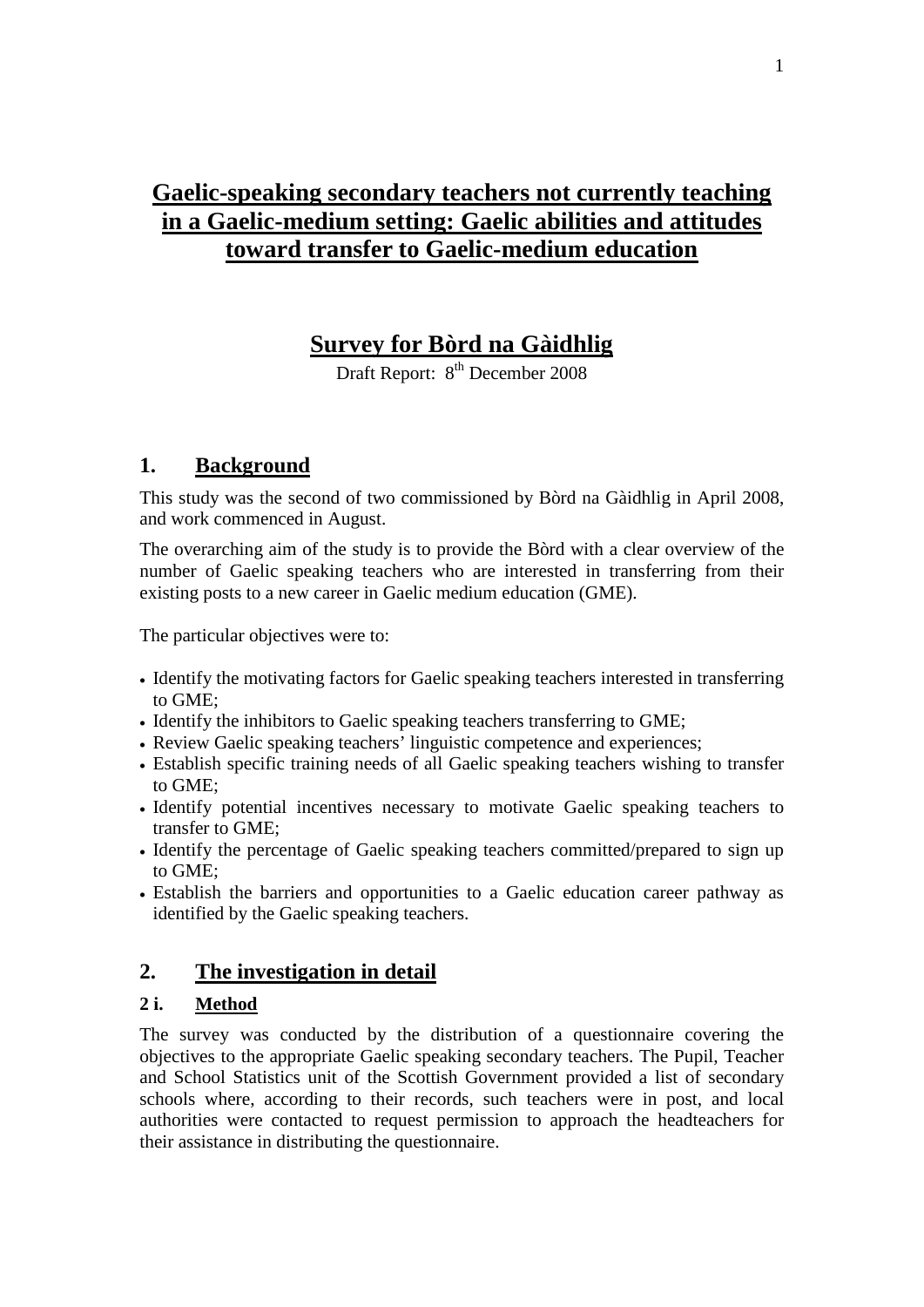#### **2 ii. Questionnaire distribution and return**

In the cases of Comhairle nan Eilean Siar (CnES) and Comhairle na Gaidhealtachd/Highland Council (CnG), Catriona Dunn (Head of Secondary Education and Human Resources) and Donald MacNeill (Gaelic Development Manager) of these respective Councils offered the facility of the internal e-mail systems for distribution to schools and direct return to the researcher. This circumvented the process of approaching individual schools, and also allowed the inclusion of appropriate recipients who, Ms Dunn and Mr MacNeill suspected, might be found in schools other than those on the list. CnES schools received the questionnaire in September and CnG schools in October).

In other local authority areas, distribution was carried out by contacting the schools individually, ascertaining how many questionnaires would be required, and sending the required number together with covering letters of explanation and stamped addressed envelopes for return. This process proved slower than anticipated. Two schools did not reply, despite several approaches, and information provided by a number of others did not accord with their inclusion on the list. Of the nineteen contacted schools outside the CnG and CnES authorities, eight reported that they had no Gaelic-speaking teachers not involved in Gaelic education. The remaining eleven confirmed that they had such a teacher or teachers: the potential respondents numbered thirteen, less one who was omitted from the survey because of illness.

The extent of the discrepancies between the list and the information provided by the schools outside the CnG and CnES areas is unexplained: the Pupil, Teacher and School Statistics unit of the Scottish Government receives information about teachers annually, from their records which are held in their schools, and which the teachers themselves are asked to update and correct before their schools submit them. It is possible that, as most headteachers were unaware of Gaelic speakers on their staff, they might have remained undiscovered by cursory enquiry, while perusal of the teacher records would have been a time-consuming task which one admitted she was reluctant to undertake or delegate. Discrepancies may also be explained by teachers failing to correct a mistake on their records, recently retiring or taking up a new post elsewhere or, on enquiry, being self-effacing as to their Gaelic-speaking status (most of the eventual respondents confessed to lack of confidence in their Gaelic abilities).

#### **2 iii. Response to the questionnaire: overview**

The level of response was disappointing: only eighteen completed questionnaires were returned, despite pleas and reminders. Five were received from CnES teachers, seven from those in CnG schools, and of the twelve potential respondents outside the CnG and CnES authority areas, only six returned their questionnaires, despite the schools' confirmation of their receipt (Table 1).

Insofar as Gaelic speaking teachers enumerated by schools outside the CnG and CnES areas did not return the questionnaire, it seems fair to suppose that the extent of this disinclination can only attributed to lack of interest in transferring to Gaelic-medium education. It may also be surmised that the found discrepancies in enumeration for whatever reason - and the degree of disinclination amongst those enumerated, may also obtain with the contribution of CnG and CnES schools and teachers to the survey.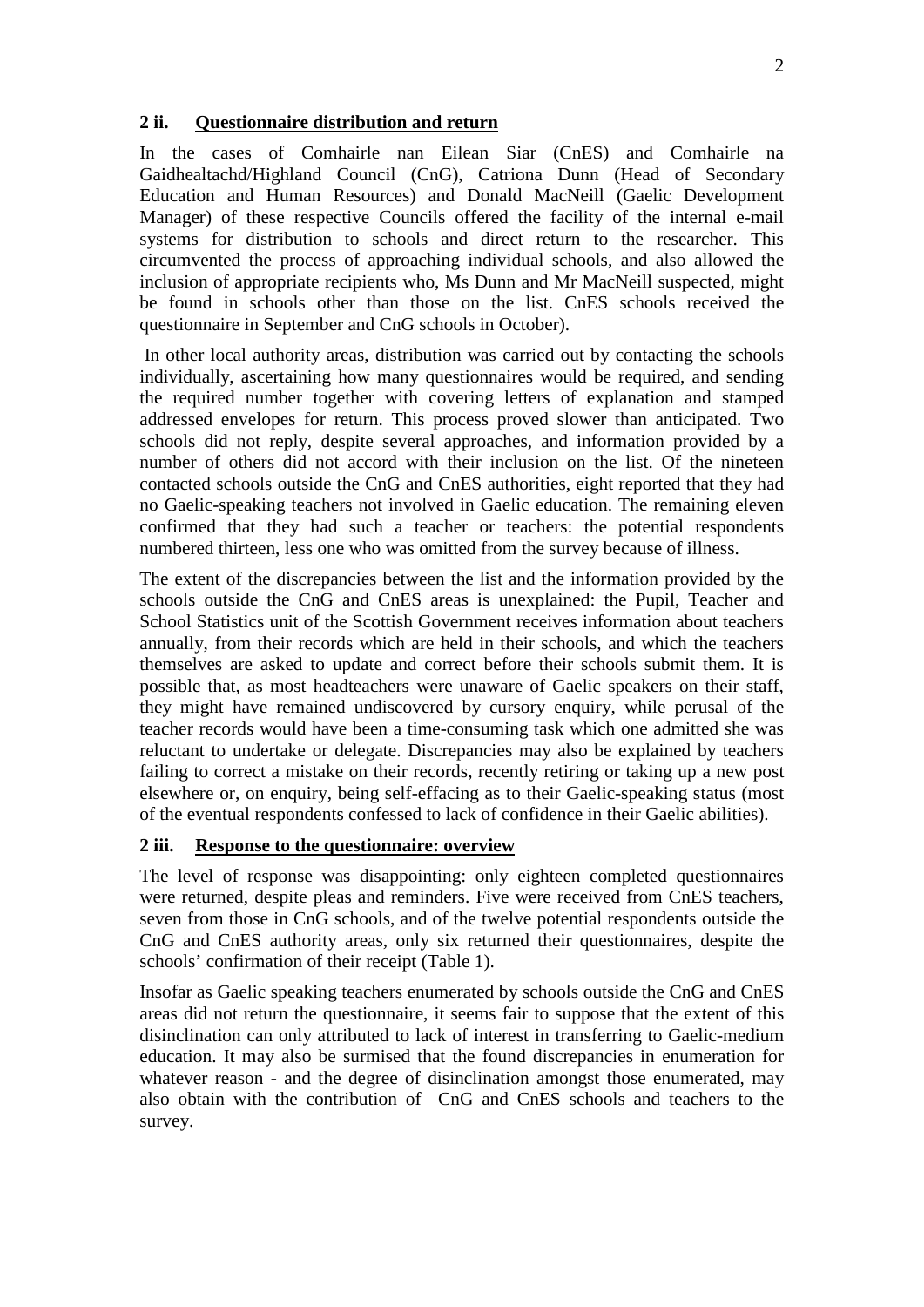| Local                 | No. of                | Minimum        | No. of                | No. of                         | No. of           |
|-----------------------|-----------------------|----------------|-----------------------|--------------------------------|------------------|
| Authority area        | secondary             | no. of         | secondary             | Gaelic                         | questionnaires   |
|                       | schools               | Gaelic-        | schools               | speaking                       | returned         |
|                       | listed as             | speaking       | found with            | staff found                    |                  |
|                       | having G-S            | staff, as per  | G-S staff             |                                |                  |
|                       | staff                 | list*          |                       |                                |                  |
| Aberdeen City         | 1                     | $\overline{2}$ | $\mathbf{1}$          | $\mathbf{1}$                   | $\mathbf{1}$     |
| Aberdeenshire         | $\overline{2}$        | $\mathbf{1}$   | $\mathbf{1}$          | $\mathbf{1}$                   | $\mathbf{1}$     |
| Angus                 | 3                     | $\overline{3}$ | $\mathbf{1}$          | $\mathbf{1}$                   | $\mathbf{1}$     |
| Argyll & Bute         | $\overline{3}$        | $\overline{3}$ | $\overline{2}$        | 3                              | $\overline{0}$   |
| <b>Borders</b>        | $\overline{2}$        | 3              | $\mathbf{1}$          | $\overline{2}$                 | $\mathbf{1}$     |
| CnES                  | 9                     | 36             |                       |                                | 5                |
| CnG/Highland          | 6                     | 6              |                       | $\overline{\phantom{0}}$       | $\overline{7}$   |
| <b>East Dunbarton</b> | $\mathbf{1}$          | $\mathbf{1}$   | $\mathbf{0}$          |                                |                  |
| Edinburgh City        | $\overline{2}$        | $\overline{2}$ | $\overline{2}$        | $1**$                          | $1**$            |
| <b>Glasgow City</b>   | 1                     | 1              | $\overline{0}$        |                                |                  |
| Inverclyde            | 1                     | $\mathbf{1}$   | $\overline{0}$        |                                |                  |
| Moray                 | $\mathbf{1}$          | $\mathbf{1}$   | $\mathbf{1}$          | $\mathbf{1}$                   | $\boldsymbol{0}$ |
| North Ayrshire        | $\overline{2}$        | $\overline{2}$ | $\overline{0}$        |                                |                  |
| South Lanark          | $\overline{2}$        | $\overline{2}$ | $\overline{2}$        | $\overline{2}$                 | $\mathbf{1}$     |
| <b>Totals</b>         | 21 (ex CnG<br>& CnES) | $64*$          | 11 (ex CnG<br>& CnES) | $12**$ (ex<br>$CnG$ &<br>CnES) | 18               |

**Table 1: Schools, Gaelic-speaking staff, and questionnaires returned.** 

**\* Information provided by Pupil, Teacher and School Statistics listed by name alone the schools where there were four or fewer Gaelic speakers not involved in Gaelic education, and by name and the number of Gaelic speakers where there was five or more. Three CnES schools were the only ones in this latter category; all other schools are included here as having a minimum of one Gaelic speaker.**

**\*\* One of the two teachers found was omitted from the survey because of illness.**

### **3. Analysis of the completed questionnaires**

It will be apparent that, in following analyses, the small number of responses favours general conclusions rather than inference from detail.

The professional characteristics of the respondents are as follows. Of the eighteen, four volunteered the information that they were in promoted posts. Three did not specify their teaching certification; thirteen had taken a PGCE, or its later form, a PDGE, which in one case was augmented by an ATQ; one had taken a B.Ed, and another Diploma 3 for teaching Home Economics. The subject qualifications were disparate: four apiece were qualified to teach Geography, and Mathematics; three apiece to teach English, and Gaelic; two had a French qualification; and there was one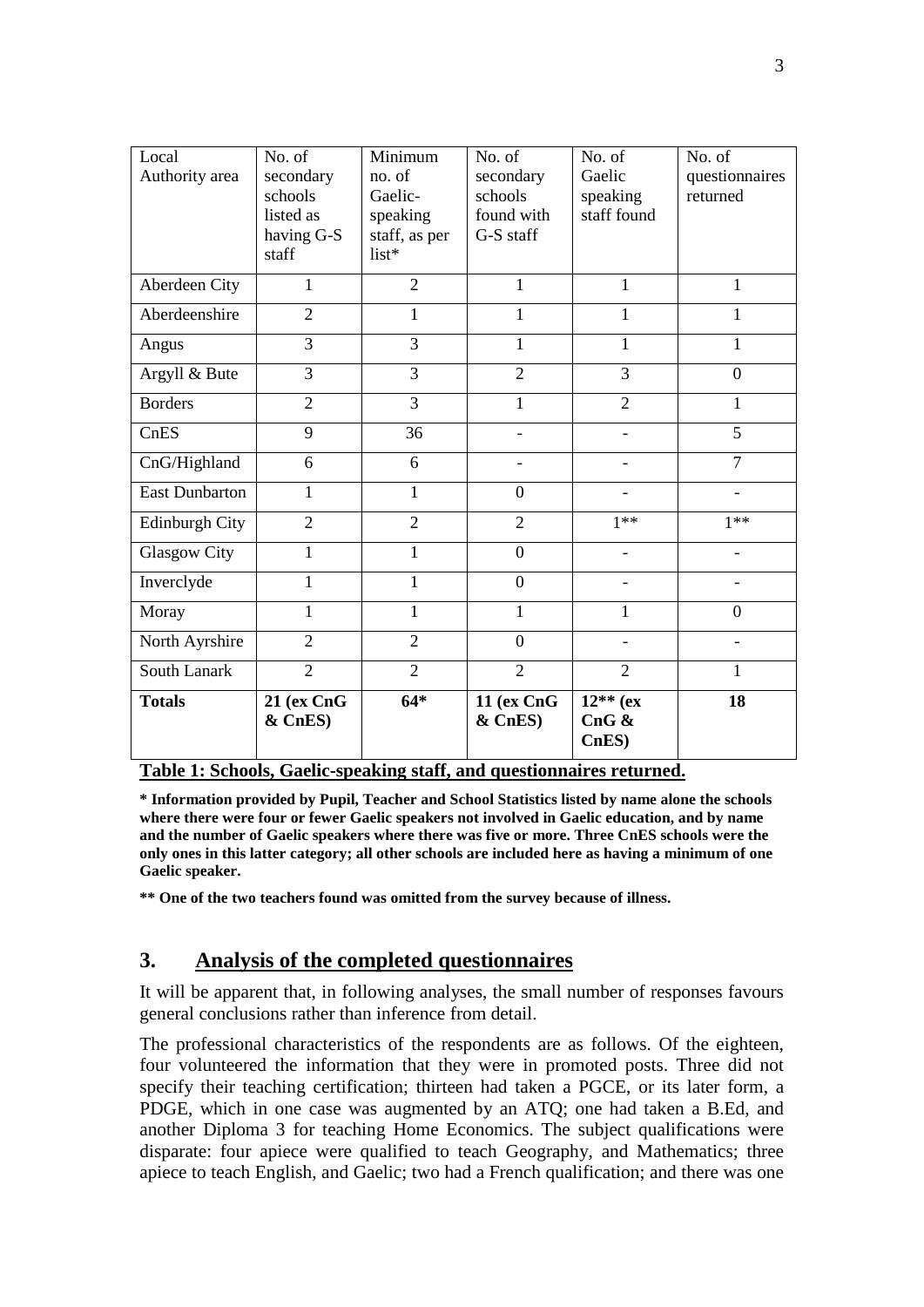teacher each of Science with Biology, Physics and Science, Modern Studies, support for Learning, PE and Human Movement, Religious education, Computing, and Home Economics. In six cases there was a double qualification – for example, the four Gaelic qualifications were accompanied by qualifications in Geography, Modern Studies, French, and Mathematics.

The initial item of analysis concerns the degree of respondents' interest in transferring to Gaelic-medium education, an interest represented by their responses – 'Yes', 'Maybe', 'No' – to the direct question on that pivotal issue. Much of the analysis thereafter focuses on the answers given by respondents in the 'Yes', 'Maybe' and 'No' groups to questions on subsidiary and related questions.

#### **3. i Interest in transferring to Gaelic –medium education**

Responses to the question: *Are you interested in transferring to Gaelic-medium education (GME), now or in the future?* are analysed with respect to respondents' local authority in Table 2 below.

| Local authority area                                              | Respondents' interest in transferring to | <b>Total</b>   |      |           |              |  |  |
|-------------------------------------------------------------------|------------------------------------------|----------------|------|-----------|--------------|--|--|
|                                                                   | 'Yes'                                    | 'Maybe'        | 'No' | No answer |              |  |  |
| Aberdeen City                                                     |                                          |                | 1    |           | $\mathbf{1}$ |  |  |
| Aberdeenshire                                                     |                                          | $\mathbf{1}$   |      |           | $\mathbf{1}$ |  |  |
| Angus                                                             |                                          |                | 1    |           | 1            |  |  |
| <b>Borders</b>                                                    |                                          | 1              |      |           | 1            |  |  |
| ChES                                                              |                                          | 3              | 2    |           | 5            |  |  |
| CnG                                                               | 3                                        | $\overline{2}$ | 1    |           | 7            |  |  |
| <b>Edinburgh City</b>                                             | 1                                        |                |      |           | $\mathbf{1}$ |  |  |
| South Lanarkshire                                                 |                                          | 1              |      |           | $\mathbf{1}$ |  |  |
| <b>Total</b>                                                      | 4                                        | 8              | 5    | 1         | 18           |  |  |
| Table 2: Numbers of respondents interested in transferring to GME |                                          |                |      |           |              |  |  |

Two noteworthy points are that more respondents were uncertain than affirmed or denied interest, and none of the CnES respondents was interested.

The number of respondents being small, there could be no correlation drawn between qualification to teach the disparate subjects and a particular choice of response. However, it was noted that none who had taken a Gaelic course at university, or GME as part of teacher training, was uninterested.

None of the five promoted respondents recorded lack of interest (two 'Yes'; two 'Maybe'; one no answer).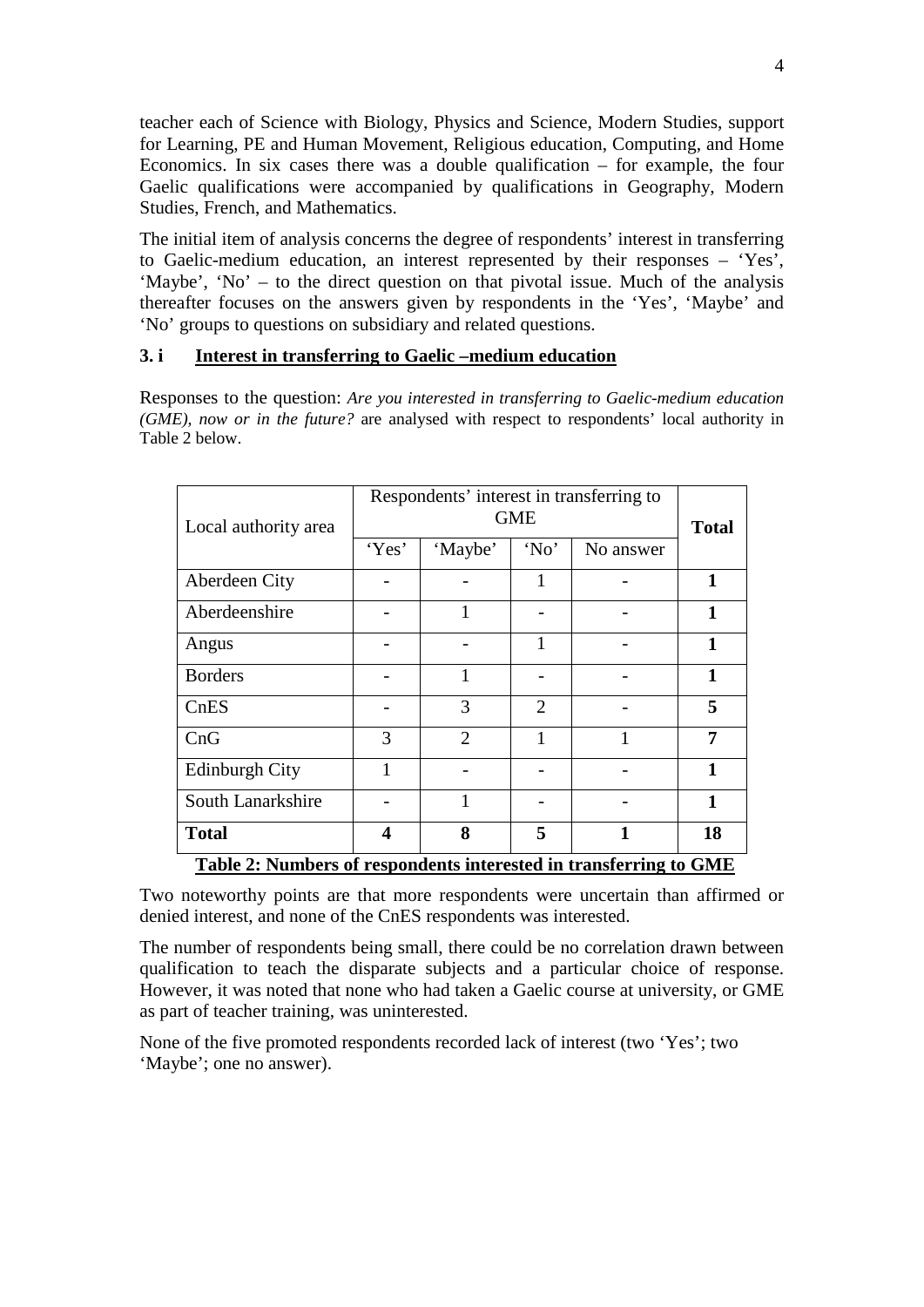#### **3. ii Motivating factors for Gaelic speaking teachers interested in transferring to GME**

There were six responses to this question. Two factors were mentioned twice: interest and support for Gaelic, and the seeking of a 'new challenge'. Other factors were: smaller classes with motivated pupils; job opportunities; 'location'; belief in the value of bilingual education, and a desire to 'raise the profile of Gaelic scientists'.

### **3. iii Factors inhibiting Gaelic speaking teachers transferring to GME**

Most respondents offered at least one reason for not pursuing a career in Gaelicmedium education. This was not restricted to those uncertain or uninterested in such a prospect: three of the four respondents who were interested had reservations. Table 3 shows the inhibiting factors cited by respondents interested/uncertain/uninterested in a transfer to GME ('Yes'/'No'/'Maybe' groups as presented in 3 i.)

| Factor inhibiting to<br>transfer to GME                                                                     | 'Yes'<br>respondents<br>mentioning | 'Maybe'<br>respondents<br>mentioning | $\overline{N_0}$<br>respondents<br>mentioning | Total no. of<br>respondents<br>mentioning |
|-------------------------------------------------------------------------------------------------------------|------------------------------------|--------------------------------------|-----------------------------------------------|-------------------------------------------|
| Gaelic - lack of:<br>ability/confidence/<br>vocabulary/practice/<br>training/competence/<br>grammar/fluency | $\overline{2}$                     | $\overline{4}$                       | 3                                             | 9                                         |
| Lack of<br>opportunities/jobs                                                                               | $\overline{2}$                     | $\mathbf{1}$                         | 1                                             | 4                                         |
| Financial concerns                                                                                          | $\mathbf{1}$                       |                                      | 3                                             | 4                                         |
| Age/too old for change                                                                                      |                                    | $\sqrt{2}$                           | $\mathbf{1}$                                  | 3                                         |
| Professional issues                                                                                         |                                    | $\overline{2}$                       |                                               | $\overline{2}$                            |
| Domestic concern                                                                                            |                                    | $\mathbf{1}$                         |                                               | $\mathbf{1}$                              |

#### **Table 3: Factors most often mentioned as inhibiting transfer to GME and relative degree of interest in transfer to GME (Yes/Maybe/No).**

Deficiency in at least one aspect of the use of Gaelic was easily the most common inhibition, and it was a theme which arose in responses to other questions as well.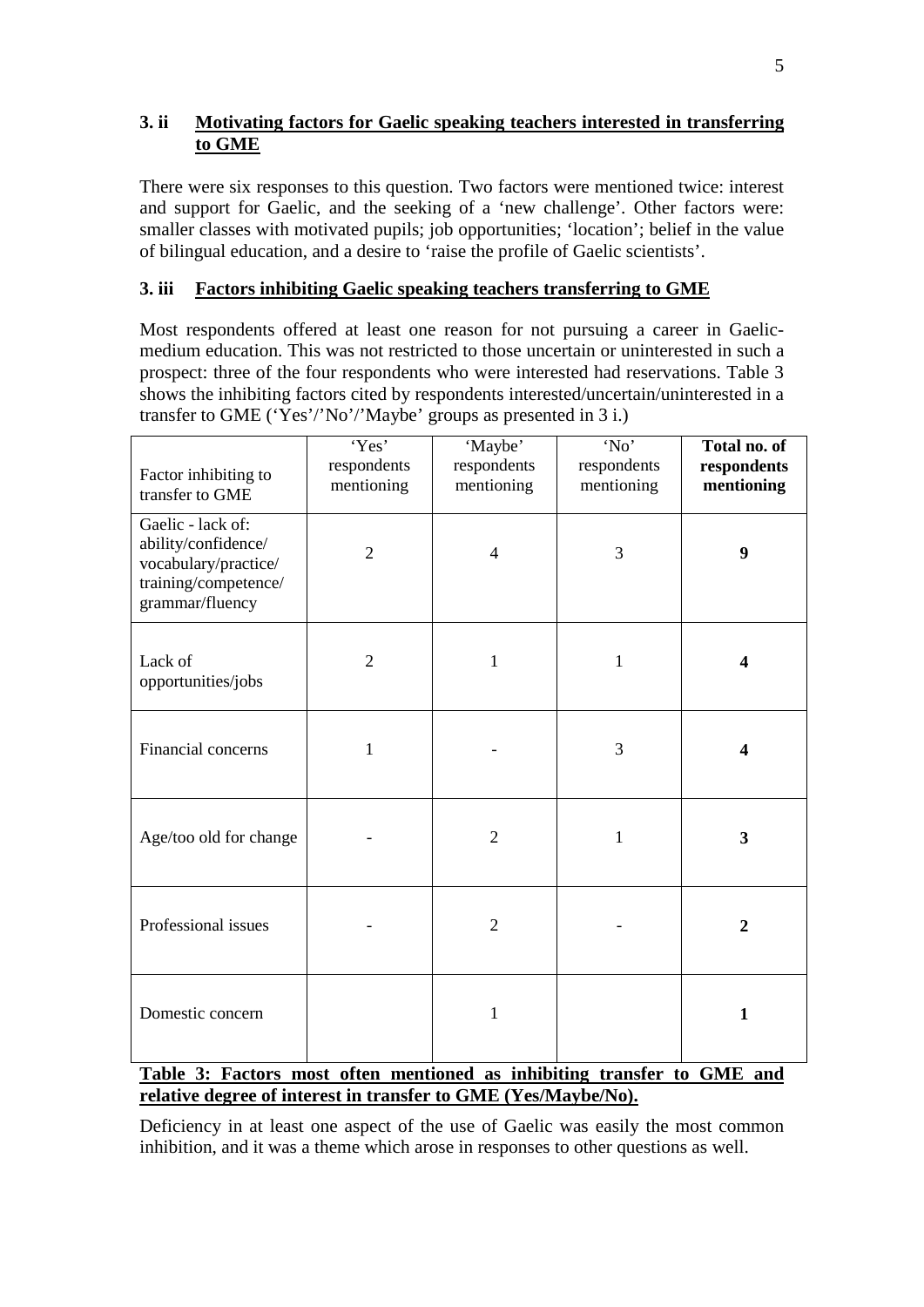The 'lack of opportunities/jobs' category contains, beyond a citation of a 'lack of advertised jobs', observations that GME is restricted to certain classes and certain levels; that there is a lack of GM opportunities in the respondent's subject; and that only a promoted post could be considered.

Three respondents were concerned about the financial effect of necessarily relinquishing their current posts (two promoted, one Continuous Professopnal Development [CPD] provider), while a fourth, unpromoted, felt the prospect was "(T)oo much hassle; a lot of CPD for no financial reward."

Age and the requirement for change were a consideration for three: two were approaching retirement, while a third had been teaching through English for 28 years, and as the sole teacher of her subject in her school, felt that a combined English medium and Gaelic medium role would be difficult to manage.

The professional issues which concerned two respondents in the 'Maybe' group were: uncertainty about the provision of subject resources, with speculation that a GM teacher might have to design and produce them him/herself; and a feeling that a GM post is a position of isolation without the authority which usually accompanies responsibility.

The domestic circumstances cited by one respondent referred to the possible inability of his/her partner – also a teacher – to find work in a new location.

#### **3. iv Gaelic speaking teachers' linguistic competence and experiences**

#### **(a) Linguistic competence**

Linguistic competence - all respondents

Respondents were asked to assess their own competence in speaking, understanding, reading and writing Gaelic. All responses are aggregated in Table 4.

|                                                                          | Number of responses          |           |                     |                            |                              |  |
|--------------------------------------------------------------------------|------------------------------|-----------|---------------------|----------------------------|------------------------------|--|
| Ability                                                                  | Full<br>confident<br>fluency | Competent | Fairly<br>competent | Lapsed/very<br>unpractised | Total,<br>all<br>respondents |  |
| Speaking                                                                 | 6                            | 8         | 3                   |                            | 18                           |  |
| Understanding                                                            |                              | 8         | $\overline{2}$      |                            | 18                           |  |
| Reading                                                                  | 4                            | 6         | 6                   | $\overline{2}$             | 18                           |  |
| Writing<br>Table 4: All respondents; self-assessment of Gaelic abilities |                              | 4         | 3                   | 9                          | 18                           |  |

Overall, in respect of speaking and understanding, most respondents described themselves either as either having full confident fluency, or being competent. They tended to have a lower assessment of their reading: two-thirds opting for 'competent' or 'fairly competent'. Writing appeared to be the weakest of their abilities: half of the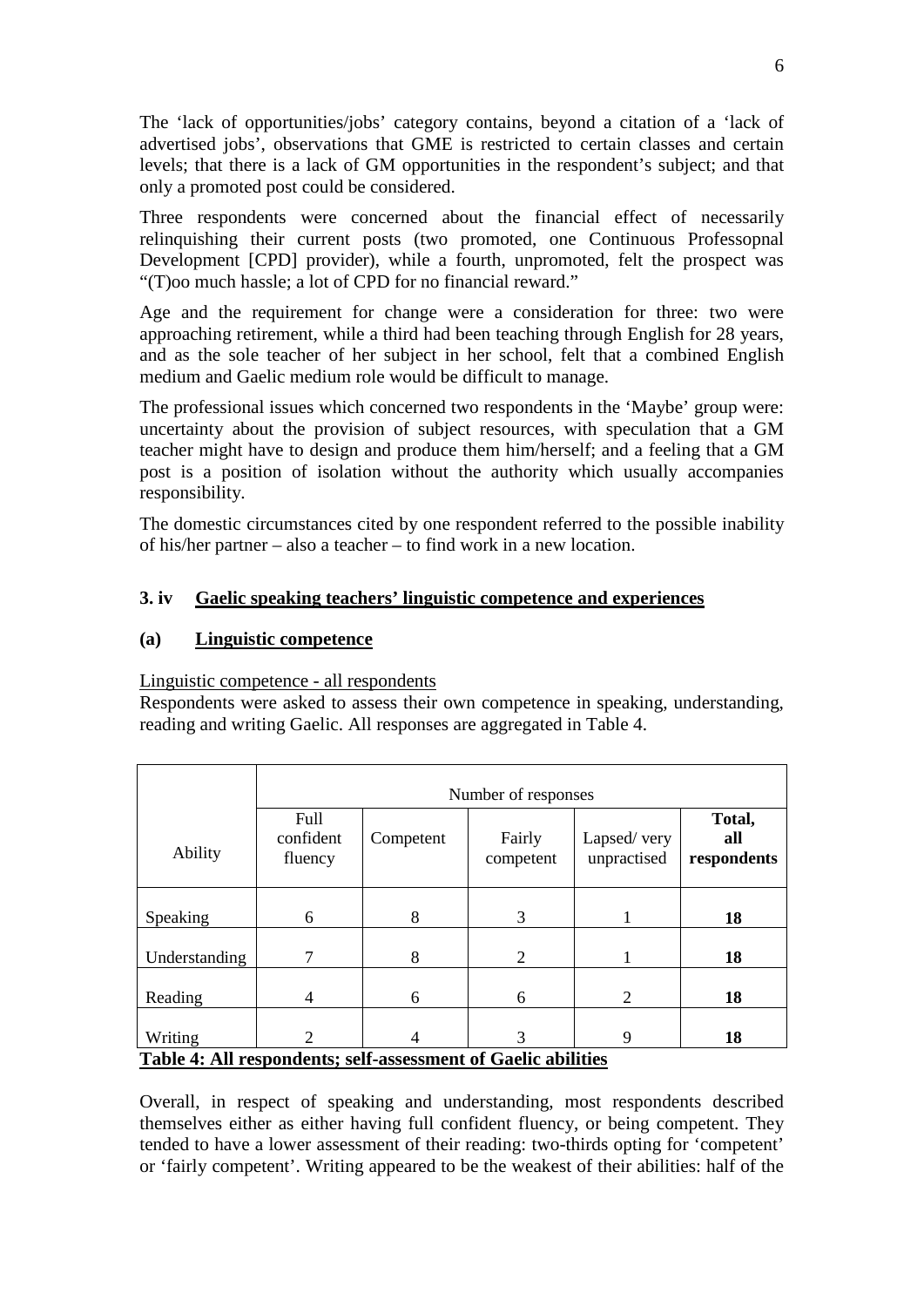respondents thought that 'lapsed/very unpractised' was the appropriate choice for them, while only two reckoned they were fully confident in this aspect.

Linguistic competence and inclination to pursue a career in Gaelic-medium education The pattern found for all respondents is also apparent when the overall response is divided amongst those who answered 'Yes', 'Maybe' or 'No' in respect of their inclination to pursue a career in Gaelic-medium education. Within these three groups, the self-assessments of the various abilities were scored (4 for 'full, confident fluency'; 3 for 'competent', 2 for 'fairly competent', and 1 for 'lapsed/very unpractised'), and averages taken of the totals.

The results are shown in Figure 1:



#### **Figure 1: Relative degree of interest in transfer to GME (Yes/Maybe/No) and self-assessment of Gaelic abilities.**

As can be seen, those interested in transferring to GME were, as a group, the most confident; those who were 'maybe' interested in a transfer demonstrated their lesser confidence by tending to assess their understanding (a passive ability) as better than their speaking, while respondents uninterested in GME had, on average, the least faith in their abilities. Only the 'interested' group gave a collective assessment of their reading ability as equal to their speaking and understanding, while writing was commonly acknowledged as the weakest of the skills.

Linguistic competence and educational attainment in Gaelic

A similar scoring system was adopted to examine the relationship between the educational attainment in Gaelic and self-assessed Gaelic abilities. The declared attainments were summarised in five groups: no Gaelic education; Standard Grade or lower; Higher Grade (Learners); Higher Grade (Native Speakers), first year university, or equivalent; degree level (Figure 2).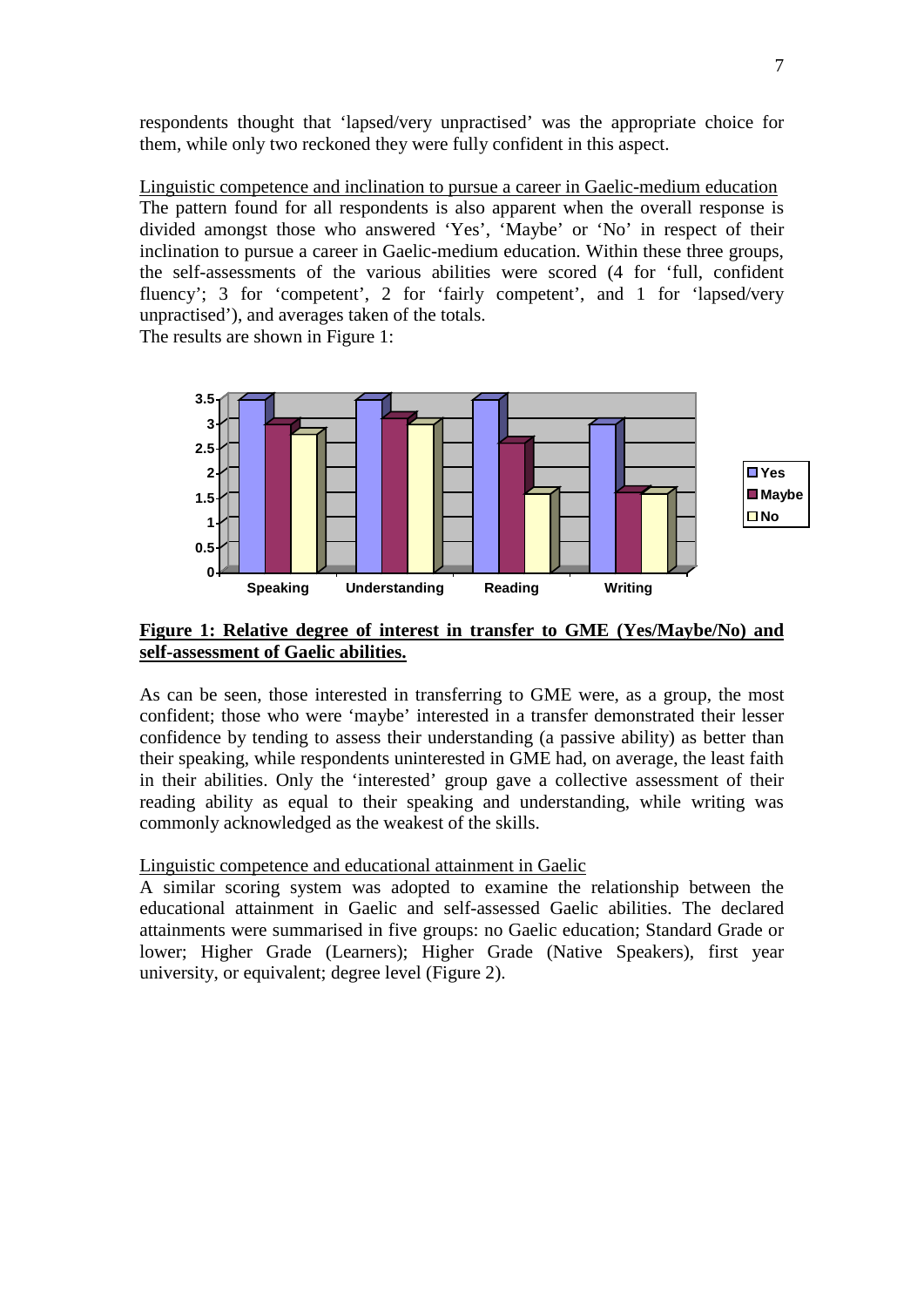

#### **Figure 2: Educational attainment in Gaelic and (vertical axis) relative selfassessment of Gaelic abilities.**

Those with no Gaelic education (presumably native speakers), those who had achieved Higher Gaelic (Learners) and those who had pursued Gaelic to degree level, tended to be more confident of their speaking and understanding abilities. Achievement of Higher Gaelic (Learners) appeared to give confidence in reading ability, while only those who had Higher Gaelic (Native Speakers) or had taken Gaelic to at least first year university level found much merit in their current writing ability – although even in these latter groups there were two respondents who gave themselves the lowest assessment.

#### Linguistic competence and location of respondents

The scoring system was applied to the respondents grouped in respect of the location of their schools. For this, respondents in schools outside the CnES and CnG areas are taken as a combined group: this is appropriate as CnG and CnES are distinguishable as being the two main providers of GME and Gaelic education in general (Figure 3).



**Figure 3. Linguistic competence and location of respondents.**

Here, it is noticeable that while CnES respondents were most confident of their speaking and understanding abilities, CnG respondents showed a greater general confidence across the range of abilities.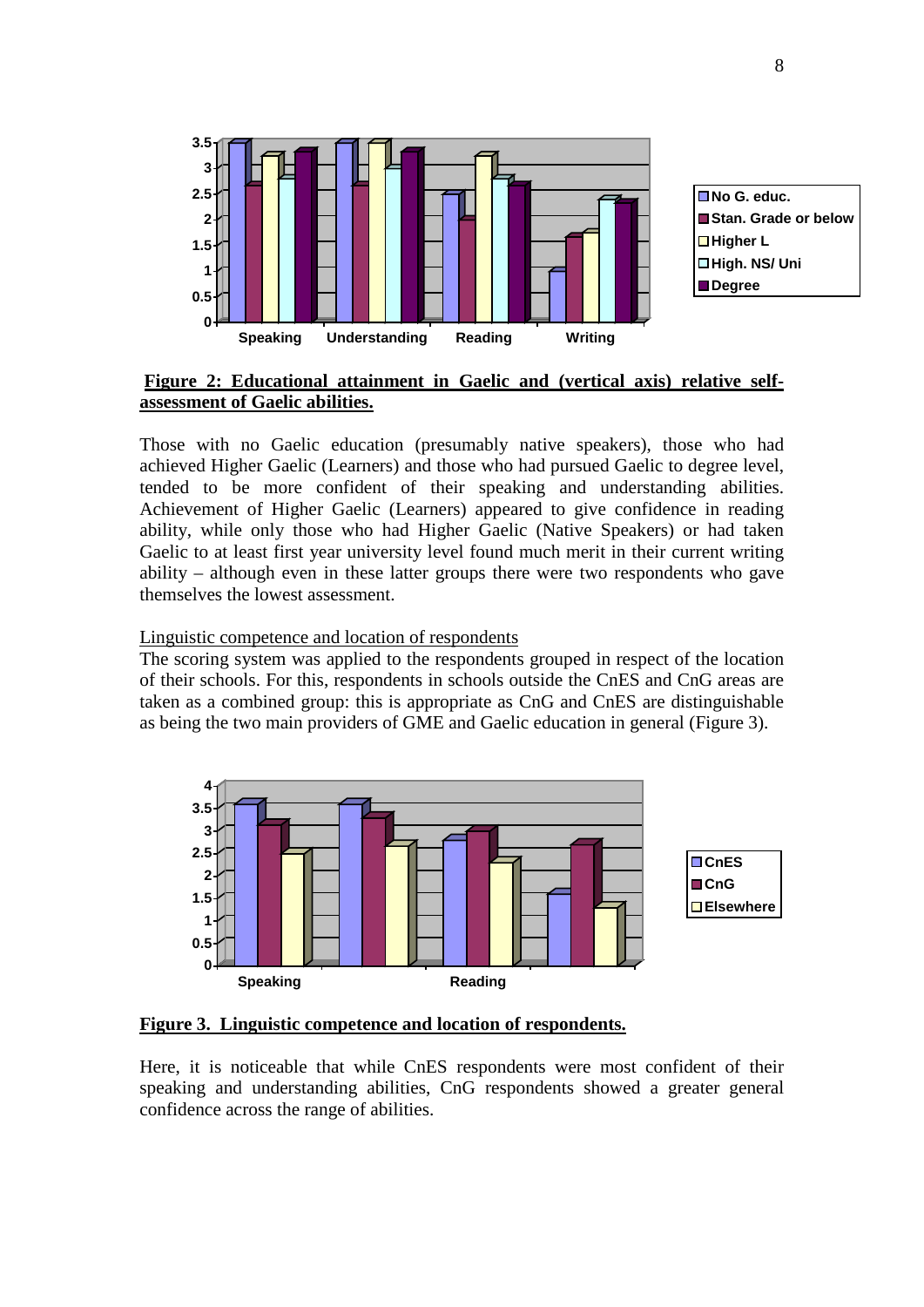#### **(b) Linguistic experience: frequency and extent of speaking, reading, writing.**

#### All respondents

In the overall response, use of spoken Gaelic was typically declared to be more frequent than reading, and reading as more frequent than writing. This pattern was quite regular: thus, while spoken greetings and brief comments were used by twothirds of respondents daily, only one-third wrote anything at all – even a few words more frequently than once a month.

#### Linguistic experience and location of respondents

In respect of the location of respondents, a pattern of frequency and extent of use of Gaelic emerged which was analogous to that of the self-assessed abilities of speaking, reading and writing: CnES respondents were, on average, the most frequent and most extensive speakers, but CnG respondents were, overall, the most frequent practitioners across the full range of usage. Respondents from other locations had, on average, lower scores, the best being for speaking, with reading and writing being commensurately infrequent and unextensive.

Linguistic experience and inclination to pursue a career in Gaelic-medium education There was a differentiation in the use of Gaelic among the groups distinguished in 3. i ('Yes', 'Maybe' and 'No' with reference to interest in transferring to GME ). Thus, across speaking, reading and writing, on average those in the 'Yes' group in all but one instance asserted greater use in all forms, registers and frequencies than those opting for 'Maybe', and the latter group evinced greater use in every instance than 'No' respondents. This is illustrated in the following charts: Figures 4 (speaking), 5 (reading) and 6 (writing).

In answering the question '*In your normal daily life, how much Gaelic do you speak and how often?'*, respondents were asked to categorise their frequency of using three general forms of spoken Gaelic: 'Greetings, brief comments, etc'; 'Informal social conversation and discussion'; and 'Formal conversation and discussion'. The frequencies from which respondents could select were: 'every day'; 'once or twice every few days'; 'once or twice every two or three weeks'; and 'once a month or less often'. The responses for frequencies of use were converted to a numerical score, viz., 'every day  $-4$ , once or twice every few days  $-3$ , and so on, and for each of the 'Yes', 'Maybe' and 'No' groups, the average scores were calculated and are shown in Fig. 4:



**Figure 4: Speaking Gaelic: relative average frequency (vertical axis) of use of forms of spoken Gaelic by respondents in the 'Yes', 'Maybe' and 'No' categories of interest in respect of transferring to GME.**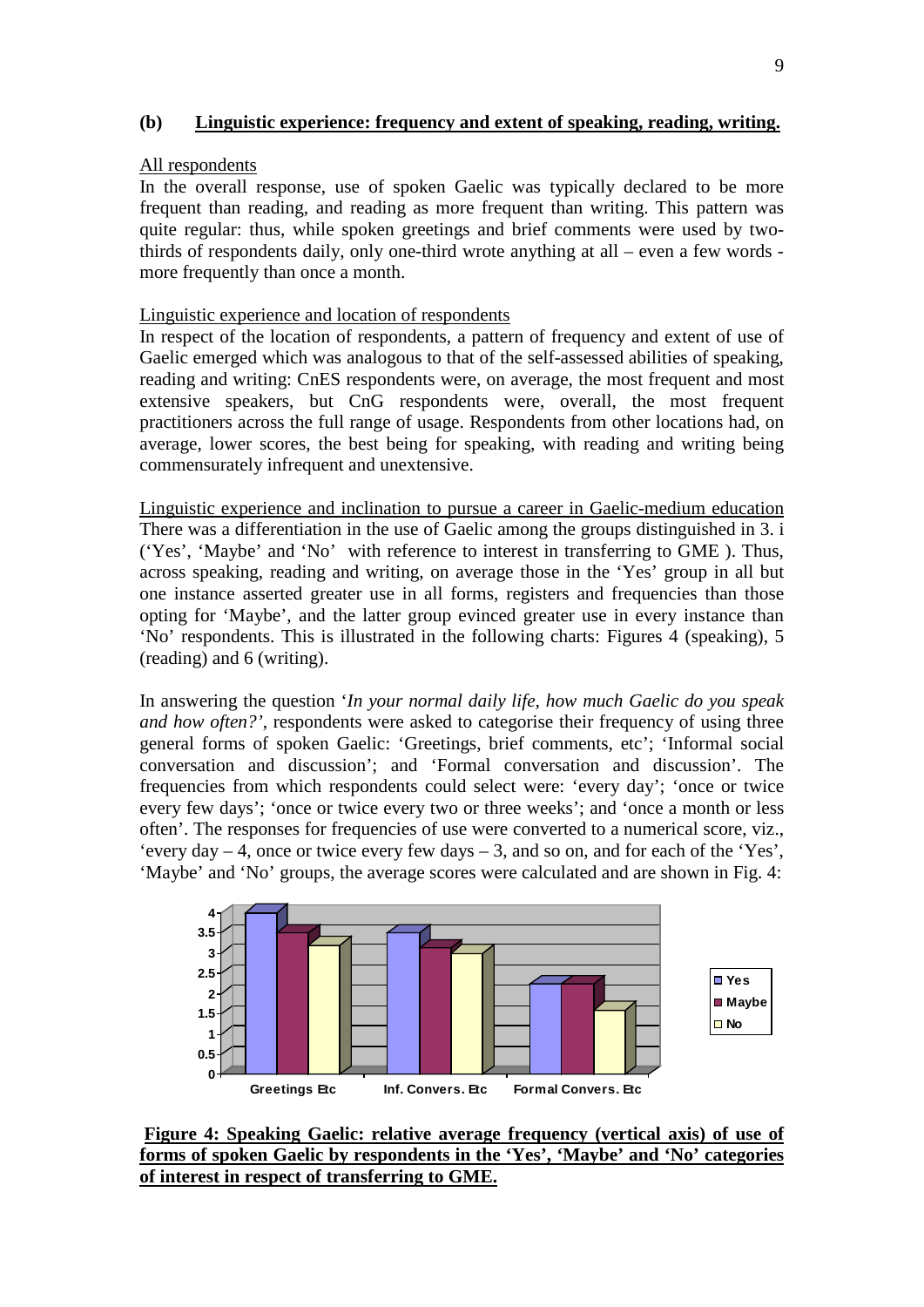For reading Gaelic - '*In your normal daily life, how much Gaelic do you read and how often?'* - the choice of usage for respondents was: 'a few words, phrases and sentences'; 'several paragraphs or a page'; and 'more than one page'. With a scoring system for frequencies similar to that used for spoken Gaelic, the average scores for the groups are shown in Figure 5:



**Figure 5: Reading Gaelic: relative average frequency of use (vertical axis) of forms of Gaelic read by respondents in the 'Yes', 'Maybe' and 'No' categories of interest in respect of transferring to GME.**

For writing Gaelic - '*In your normal daily life, how much Gaelic do you write and how often?'*, the choices of usage and frequency of use were the same as for reading, and the aggregated results are represented in Figure 6:



**Figure 6: Writing Gaelic: relative average frequency of use (vertical axis) of forms of Gaelic written by respondents in the 'Yes', 'Maybe' and 'No' categories of interest in respect of transferring to GME.**

#### **(c) Summary: linguistic competence and experiences**

Although the number of respondents is too small to draw any significant conclusion, there does appear to be the suggestion of a positive correlation between confidence in Gaelic abilities, frequency and extent of use of Gaelic, level of Gaelic education, and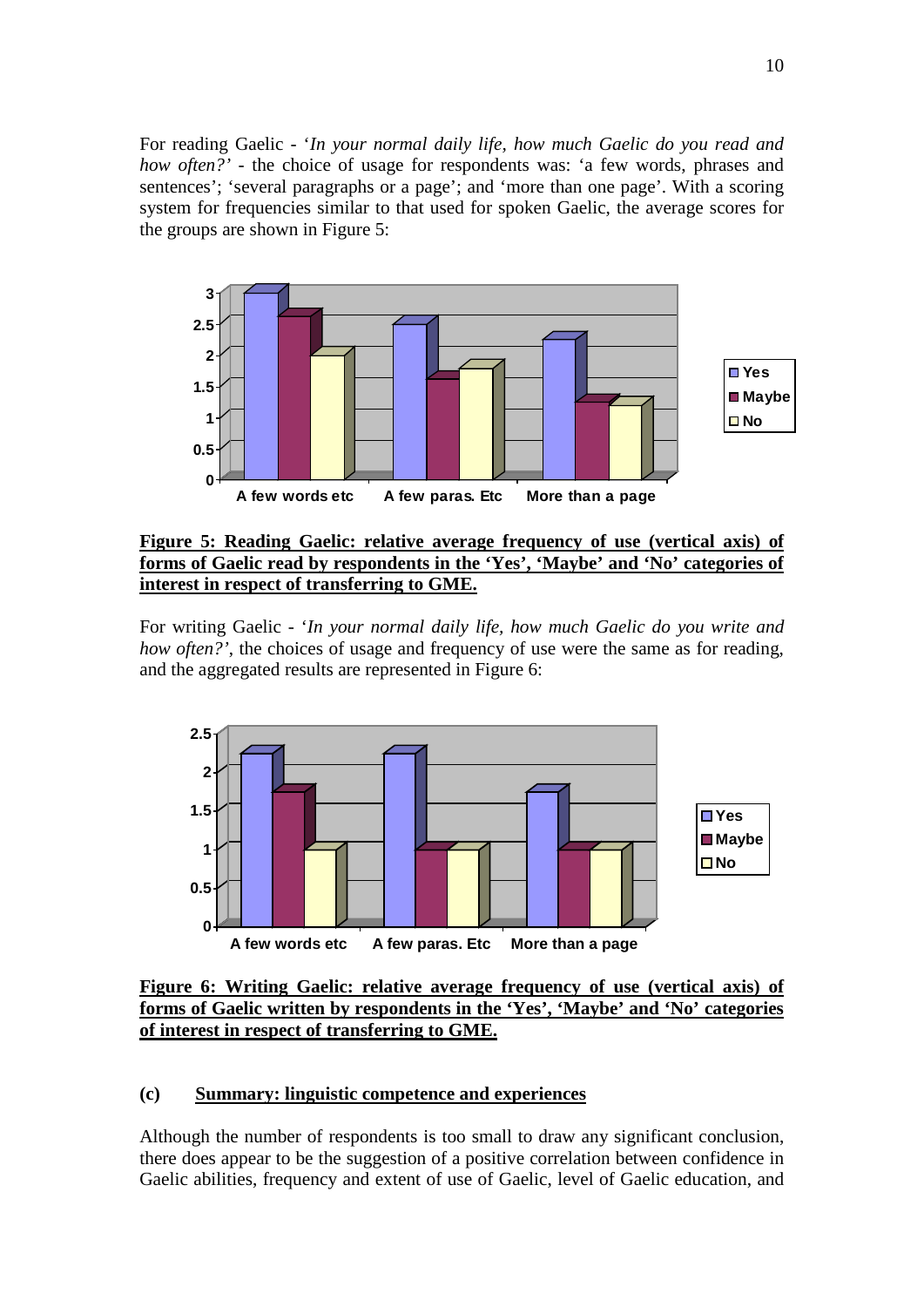inclination towards a transfer to GME. Apart from the confidence of respondents without any Gaelic education (who were presumably native speakers) in their speaking and understanding, and their frequent use of these abilities, confidence and usage across the range of Gaelic abilities appears to be associated with Gaelic education at Higher (Learners) level and above. This has a direct bearing on the pattern of confidence and usage found for respondents in the CnES and CnG areas and elsewhere: CnG respondents had, on average, the higher attainment in Gaelic education, were quite confident across a broader range of usage, and were apparently more likely to consider a move to GME.

#### **3. v Specific training needs of Gaelic speaking teachers wishing to transfer to GME**

Of the four respondents who affirmed their interest in transferring to GME, two commented on necessary training. One acknowledged a need for language training to become more fluent; he/she was already taking a distance learning course at Sabhal Mòr Ostaig. The other referred to a need for training to assure the use of a common subject vocabulary: this appeared to be a general observation but it seems likely that it was a personal acknowledgement of a need to learn unfamiliar terminology.

Three respondents who were 'maybe' interested in switching to GME noted the training they would require. One referred to a need for greater fluency, along with knowledge of subject-specific terminology. The other two reckoned they would want training perhaps more orientated to job performance: unspecified 'in-service training, according to one, along with visits to a GM subject class; and 'familiarization with available resources'.

Another respondent who declared no interest in Gaelic-medium teaching nevertheless pointed out that he/she would need "training to become fully fluent." Deficiency in Gaelic was the dominant theme of the questionnaire response overall: two-thirds of respondents referred to it at least once, and while a further five did not, and cited no necessary training, only one of the eighteen – who was interested in GME – declared full confidence: "No training necessary – native speaker."

#### **3.vi Potential incentives necessary to motivate Gaelic speaking teachers to transfer to GME**

Eleven respondents indicated the incentives they would need to transfer to Gaelic medium education; in respect of their degrees of interest in such a move, there was one interested, seven uncertain, and three uninterested. The incentives mentioned are shown in Table 5: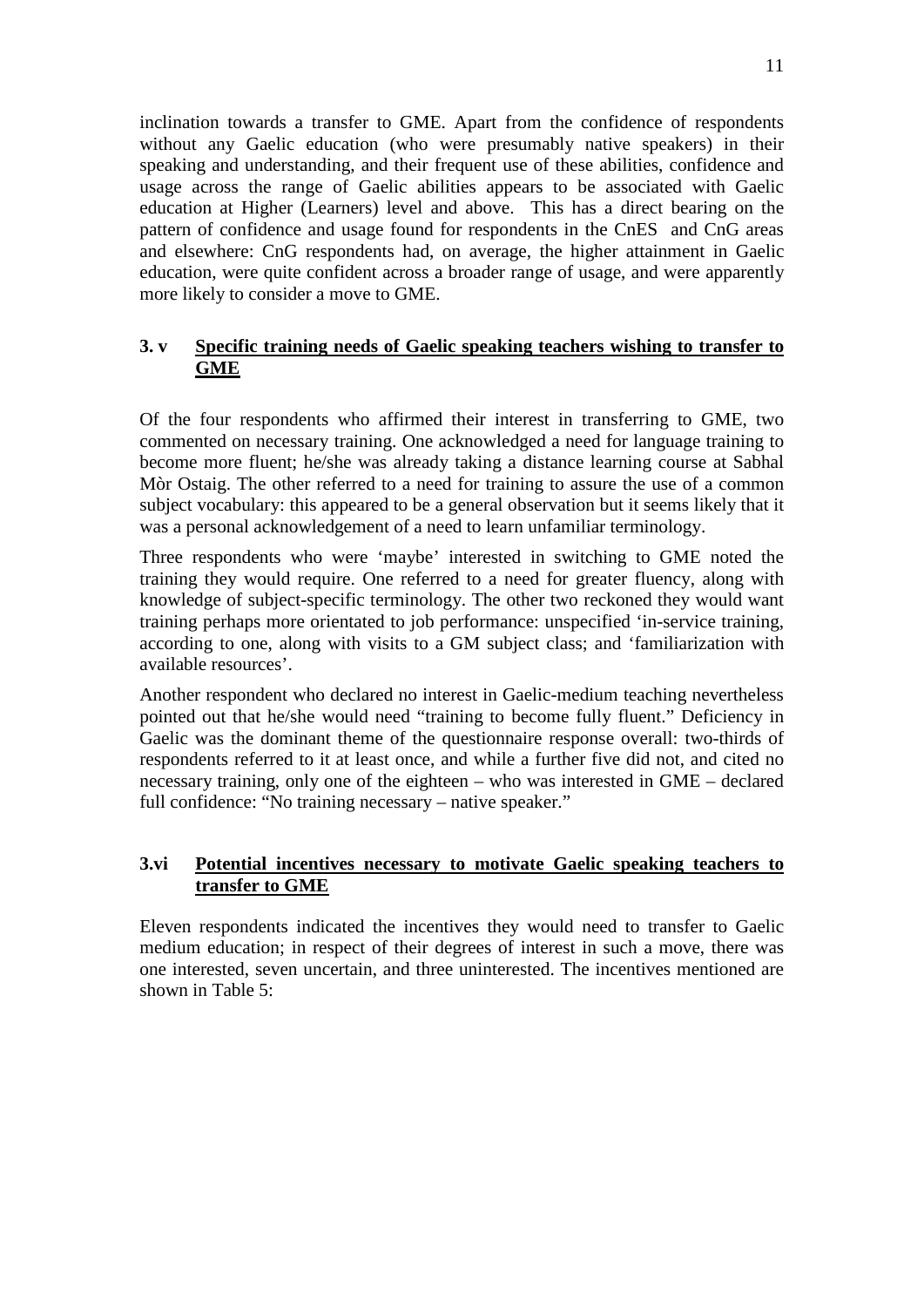|                              | No. of citations in respect of interest in transferring to<br>Gaelic medium education |                                       |                                    |                           |
|------------------------------|---------------------------------------------------------------------------------------|---------------------------------------|------------------------------------|---------------------------|
| Incentive                    | 'Yes'<br>respondent<br>(Number: 1)                                                    | 'Maybe'<br>respondents<br>(Number: 7) | 'No'<br>respondents<br>(Number: 3) | Total no. of<br>citations |
| Financed<br>training         |                                                                                       | 3                                     | $\mathbf{1}$                       | 4                         |
| Financed<br>relocation       | $\mathbf{1}$                                                                          | $\mathbf{1}$                          |                                    | $\overline{2}$            |
| 'Financial<br>incentives'    |                                                                                       |                                       | $\mathbf{1}$                       | $\mathbf{1}$              |
| 'Similar<br>salary'          |                                                                                       |                                       | $\mathbf{1}$                       | $\mathbf{1}$              |
| Time for<br>training         |                                                                                       | 1                                     |                                    | $\mathbf{1}$              |
| Job security                 | $\mathbf{1}$                                                                          | $\overline{2}$                        |                                    | 3                         |
| Professional<br>satisfaction |                                                                                       | $\mathbf{1}$                          |                                    | $\mathbf{1}$              |
|                              | Table 5: Incentives cited as necessary to motivate Gaelic speaking teachers to        |                                       |                                    |                           |

**transfer to GME, with analysis by relative degree of interest (Yes/Maybe/No).**

Finance was the most prominent consideration: whether for training, for relocation, or retention of the same level of income, these respondents wanted to be sure that undertaking a move to GME would not disadvantage them. The question of job security was related to this: the 'Yes' respondent cited the need for a permanent, fulltime contract, while one of the 'Maybe' respondents wanted – along with secondment to university - the option of re-instatement in his/her current job afterwards; the other cited "Job Security" without detail. 'Professional satisfaction' in Table e refers to a respondent who wanted to be sure that he/she would be able to teach his/her subject through GM at Higher Grade level: an incentive which is dependent on wider developments in GME.

#### **3. vii Percentage of Gaelic speaking teachers committed/prepared to sign up to GME**

Only one of the respondents expressed an unreserved readiness to transfer to GME.

Even with the favour of the other three 'Yes' respondents, the level of interest found was undeniably low. These four give, among completed questionnaires, the figure of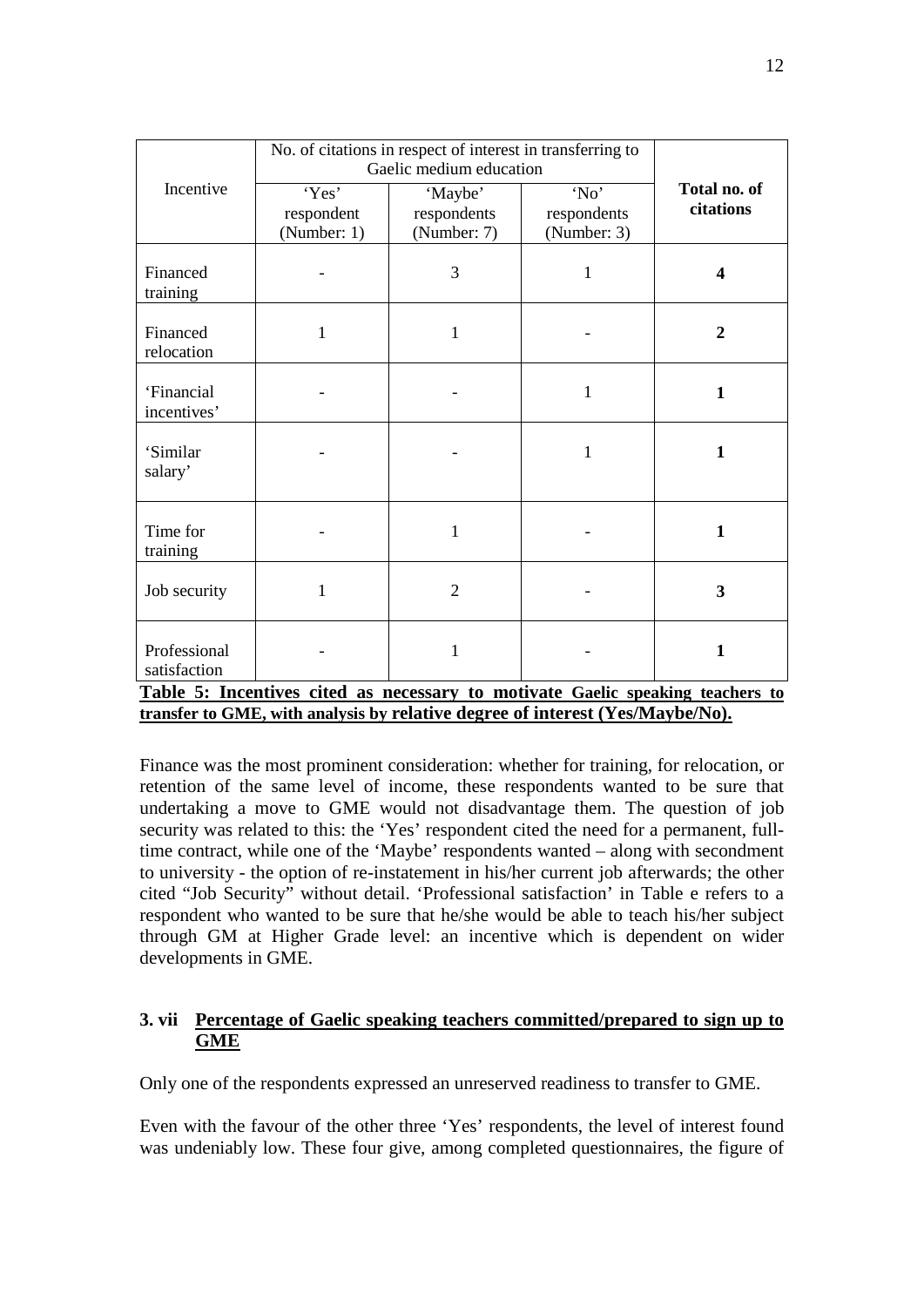22% 'interested', but it must be assumed that all other potential respondents who declined the opportunity were not interested in a move to GME.

In the schools outside the CnG and CnES authorities, the return from potential respondents located and targeted directly, was only fifty percent. On that basis, the interest found amongst possible respondents in these schools is one in twelve, or 8.3%, and this disregards the possibility that other Gaelic-speakers may have been, as considered in 2.ii, reluctant to acknowledge themselves as Gaelic speakers for this survey. This speculation is based on the grounds that the apparent overnumeration given by the Scottish government's Pupil, Teacher and School Statistics unit drew on the most recent information given by the teachers themselves, while almost half of all eventual respondents expressed doubts about their current Gaelic abilities.

As teachers in CnG and CnES schools were surveyed by e-mail, the baseline number of potential respondents is unknown. However, whether or not the number of potential respondents in CnES schools was 36 (according to the PTSS list), none of the five who returned questionnaires was interested in a switch to GME. Three of the seven respondents teaching in CnG schools were interested: 43% of the CnG return. If the PTSS information for the schools in the authority was correct, the maximum number of potential respondents might have been twenty-four (six schools: PTSS did not give specific numbers per school where under four), giving a much lower 12.5%.

To summarise: the number of questionnaires returned, and the reported discrepancies in the official PTSS information make it difficult to calculate a reasonably accurate percentage of the Gaelic-speaking teachers interested in transferring to GME. However it seems certain that interest is very low; such interest as there is appears to be higher amongst CnG teachers – albeit that the survey only found one with an apparent commitment.

#### **3. viii Barriers and opportunities on a Gaelic education career pathway as identified by the Gaelic speaking teachers**

Ten respondents gave their opinions, with slightly more barriers observed than opportunities, as shown in Tables 6 and 7.

|                                                                        | Interest in transferring to GME |                        |                     |              |  |
|------------------------------------------------------------------------|---------------------------------|------------------------|---------------------|--------------|--|
| Type of opportunity<br>cited                                           | 'Yes'<br>respondents            | 'Maybe'<br>respondents | 'No'<br>respondents | <b>Total</b> |  |
| Promotion                                                              |                                 |                        |                     | 2            |  |
| <b>CPD</b> opportunities                                               |                                 |                        |                     |              |  |
| Unspecified                                                            |                                 |                        |                     | $\gamma$     |  |
| <b>Total</b>                                                           |                                 | 3                      |                     | 5            |  |
| Table 6: Perceived opportunities on a Gaelic education career pathway. |                                 |                        |                     |              |  |

In respect of promotion, the 'Yes' respondent reckoned that there had been "less competition, so far", while the 'Maybe' respondent thought that chances of promotion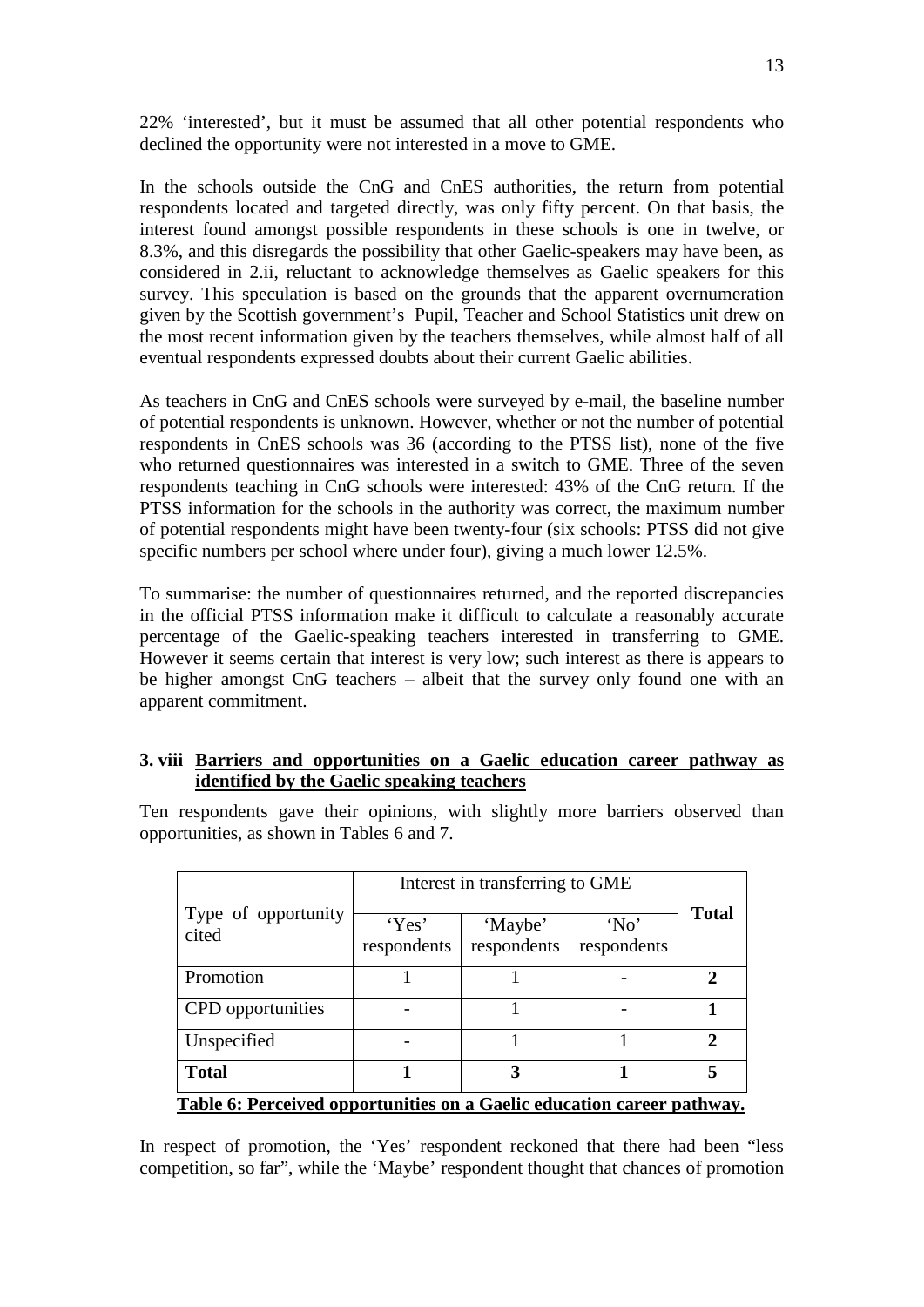were possibly better. CPD was perceived as offering many opportunities in course development, while 'Unspecified' comprised the observations that there was a lot for young teachers, and that GME opportunities were simply "greater".

|                                                                   | Interest in transferring to GME |                 |             |               |  |  |
|-------------------------------------------------------------------|---------------------------------|-----------------|-------------|---------------|--|--|
|                                                                   | 'Yes'                           | 'No'<br>'Maybe' |             |               |  |  |
| Type of barrier cited                                             | respondents                     | respondents     | respondents |               |  |  |
| Professional concerns                                             |                                 |                 |             |               |  |  |
| Training problems                                                 |                                 |                 |             | $\mathcal{D}$ |  |  |
| Anti-Gaelic attitudes                                             |                                 |                 |             | $\mathcal{D}$ |  |  |
| <b>Total</b>                                                      |                                 | 3               |             | 8             |  |  |
| Table 7: Perceived barriers on a Gaelic education career pathway. |                                 |                 |             |               |  |  |

Among the perceived barriers, the professional concerns were diverse. The one 'Yes' respondent felt there would be few Gaelic-medium posts for his/her subject; the 'Maybe' respondent reckoned that Gaelic-medium would offer limited practice teaching senior classes, and that non-GM class-contact time would be allocated to teaching Religious Education, Professional and Social Development, and carrying out course development work; while the two 'No' respondents thought, respectively, that there was "a limited choice of schools and promotion therein", and that GME was "not promoted or supported in secondary schools".

Two opinions were given on training: one respondent reported an inability to access local training, while the other thought that without secondment the necessary full-time study would be difficult. No detail was given of the barrier posed by anti-Gaelic attitudes.

## **4. Concluding observations**

Although only one of the respondents appeared ready for Gaelic-medium education, half of them evinced goodwill towards the principle and/or support for the language itself. It was plain that considerations of financial security, present circumstances, future prospects, together with recognition of the need for improvement of Gaelic abilities to the professional standard required, were a discouragement to involvement. It seems a fair supposition that the reason for the overall survey response being so much lower than expected may be found among the respondents' inhibitions to transfer to GME and the barriers perceived on a Gaelic education career pathway: it could well be that many targeted potential respondents were so certain of their lack of interest that it appeared unnecessary to spend time in explanation.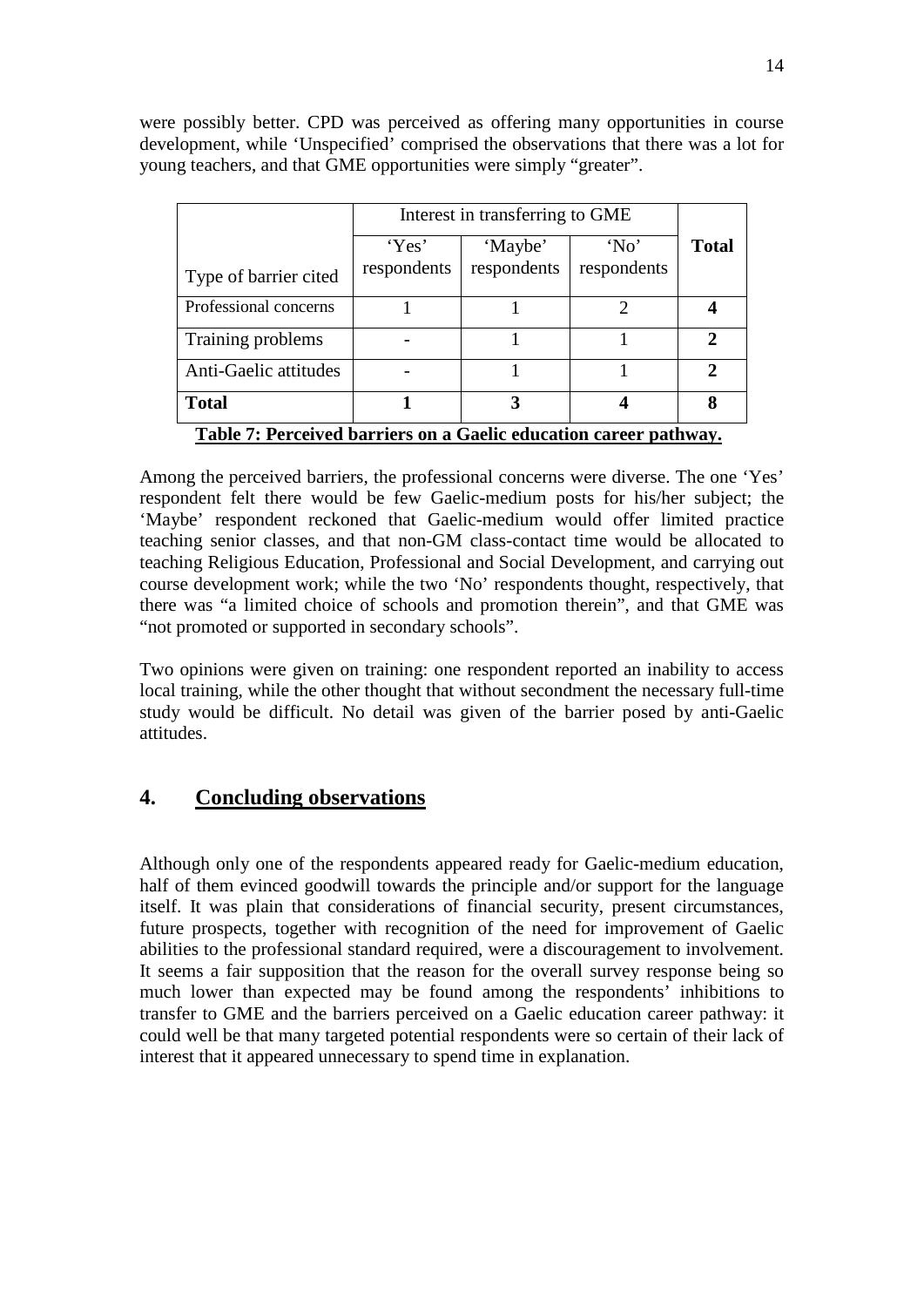### **5. Key points emerging from the analysis**

- **1. The survey response.** The response was poor. The survey was targeted using recent data from the Scottish Government's Pupil, Teacher and School statistics, provided by Gaelic-speaking teachers; either this data was incorrect, or a high percentage of potential respondents did not wish to take part.
- **2. Interest in transferring to GME.** Of the 18 respondents, four were interested, eight were uncertain, five were not interested, and one declined to respond on that issue. Three of the four interested taught in CnG schools; none of the respondents in CnES schools was interested.
- **3. Motivation for transferring to GME.** Six diverse motivating factors were suggested, but by less than a third of respondents. Interest and support for Gaelic, and the seeking of a new challenge, were mentioned by two respondents each.
- **4. Factors inhibiting transfer to GME.** Most respondents offered at least one reason for not pursuing a career in GME, including three of the four who were interested. The most frequently mentioned were: lack of confidence in Gaelic abilities (by half of all respondents), limited job opportunities, and financial concerns. Three respondents felt they were too old to take on the new challenge.
- **5. Gaelic speaking teachers' linguistic competence and experiences.** Within the limited overall response, there appeared to be a positive correlation among confidence across the range of Gaelic abilities, frequency and extent of use of Gaelic, greater attainment in Gaelic education, and inclination towards a transfer to GME.
- **6. Specific training needs.** The dominant theme was improvement of Gaelic abilities, irrespective of respondents' immediate interest in GME.
- **7. Potential incentives necessary to motivate transfer to GME.** The principal potential incentives were financial support for training, maintenance of the same level of salary, and job security.
- **8. Percentage of Gaelic speaking teachers committed/prepared to sign up to GME.** Only one of the respondents expressed an unreserved readiness to transfer to GME. The exact percentage of Gaelic speaking teachers committed/prepared to sign up was not found, but the evidence of this survey indicates that it is low.
- **9. Perceived barriers and opportunities on a Gaelic education career pathway.** More barriers were perceived than opportunities. Five respondents saw opportunities, the principal specified (by two) being chances of promotion. Most prominent among the foreseen barriers were professional concerns associated with employment and promotion, opportunities to teach senior classes, and local authority support; other reservations cited access to training, and anti-Gaelic attitudes.